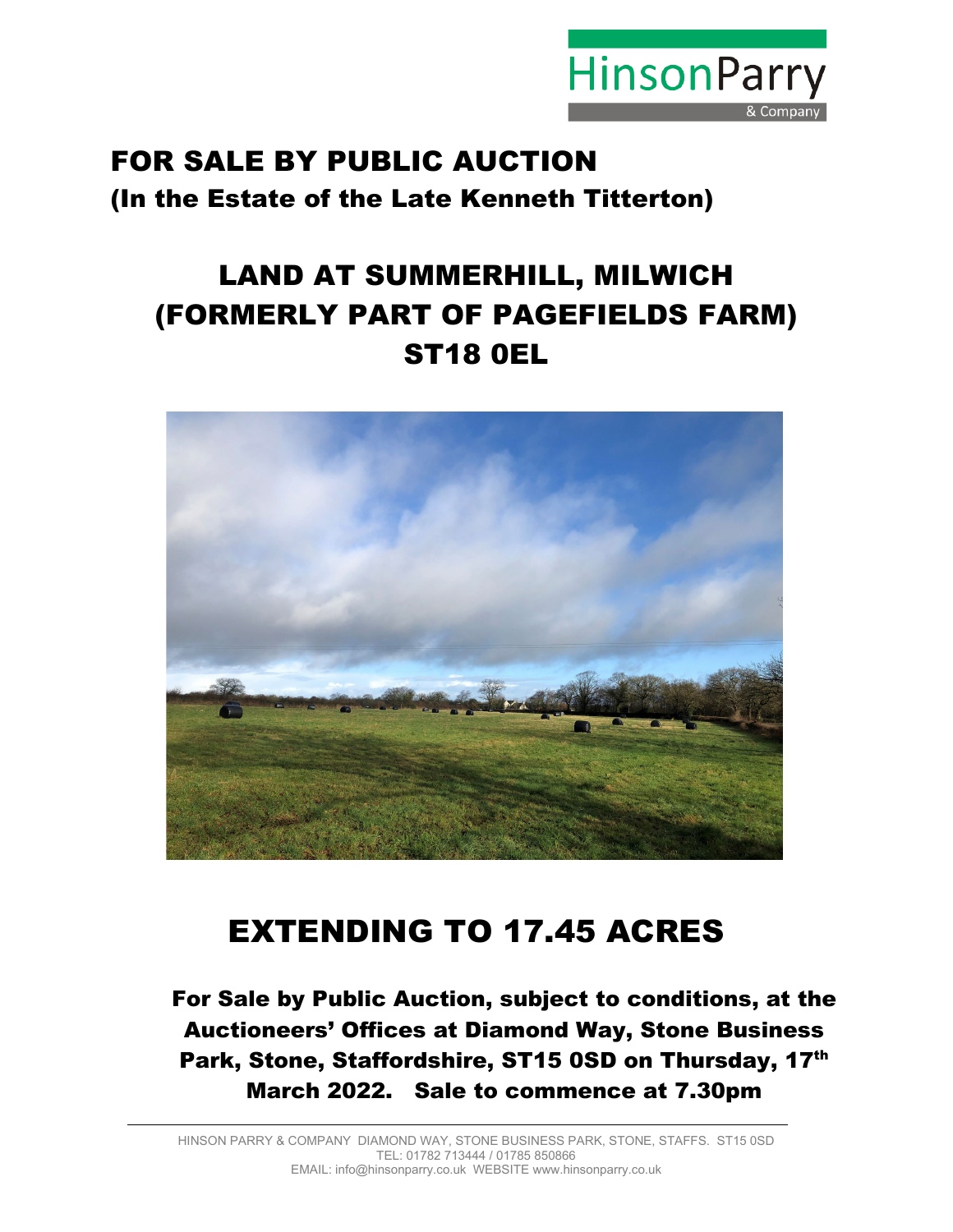## DIRECTIONS

From Milwich take the turning left into Postmans Lane from the Uttoxeter Road out of the village. The land is at the top of this road with the access on the left before the T Junction.

#### **DESCRIPTION**

The Land is enclosed within 3 separate fields and extends in total to 17.45 acres (7.06 hectares). It is all down to permanent pasture.

Access to the land is taken from the driveway leading to Pagefields. Access is open from the driveway to the land and no fencing will be carried out by the vendors.

#### SINGLE FARM PAYMENT ENTITLEMENTS

The land is registered with the Rural Payments Agency. Single Farm Payment Entitlements are available for transfer if required.

#### TENURE AND POSSESSION

The Land is Freehold and is being sold with vacant possession.

#### VIEWING

The land may be viewed at any reasonable time during daylight hours, a copy of these sales particulars being a permit to view if challenged.

# VENDORS SOLICITORS: **Messrs Eric Whitehead & Co, Chapel Street, Cheadle, ST10 1DY**

Mr Halliday acting.

PROOF OF IDENTITY: The successful bidder will be required at the end of the Auction to produce formal proofs of identity, being either a driving licence or passport and a utility bill.

## CONDITIONS OF SALE

The Conditions of Sale will be deposited at the offices of the Auctioneers and at the Vendor's Solicitors five days prior to the sale and will not be read at the sale. Both the Auctioneer and the Vendor's Solicitors will be in the Saleroom 30 minutes prior to the commencement of the Auction to deal with any matter arising from either the Conditions of Sale or from the Sale Particulars relating to the property generally. At the time appointed, the Sale will commence and thereafter no further query will be dealt with, and the purchaser will be deemed to have knowledge of the Conditions of Sale and to have satisfied himself upon all matters contained or referred to there.

An administration charge of £250 (plus VAT) will be payable by the purchaser to the Auctioneers on the fall of the hammer.

## PROPERTY MISREPRESENTATION ACT, 1991: PLANS, SCHEDULES & DETAILS

The plans included within these particulars are for identification purposes only and their accuracy can neither be guaranteed nor is implied. All intending purchaser must satisfy themselves by inspection or otherwise as to the correctness of the statements made and the opinions offered. Hinson Parry & Company for themselves and for the vendors of this property whose agents they are given notice (1) The Particulars are set out as a general outline only for the guidance of intending purchasers and do not constitute, nor constitute part of offer or contract. (2) All descriptions, dimensions, reference to condition and necessary permission for use and occupation, and other details are given in good faith and are believed to be correct but any intending purchaser should not rely on them as statements or representations of fact but must satisfy themselves by inspection or otherwise as to the correctness of each of them. (3) No person in the employment of Hinson Parry & Company has any authority to make or give any representation or warranty whatever in relation to this property.